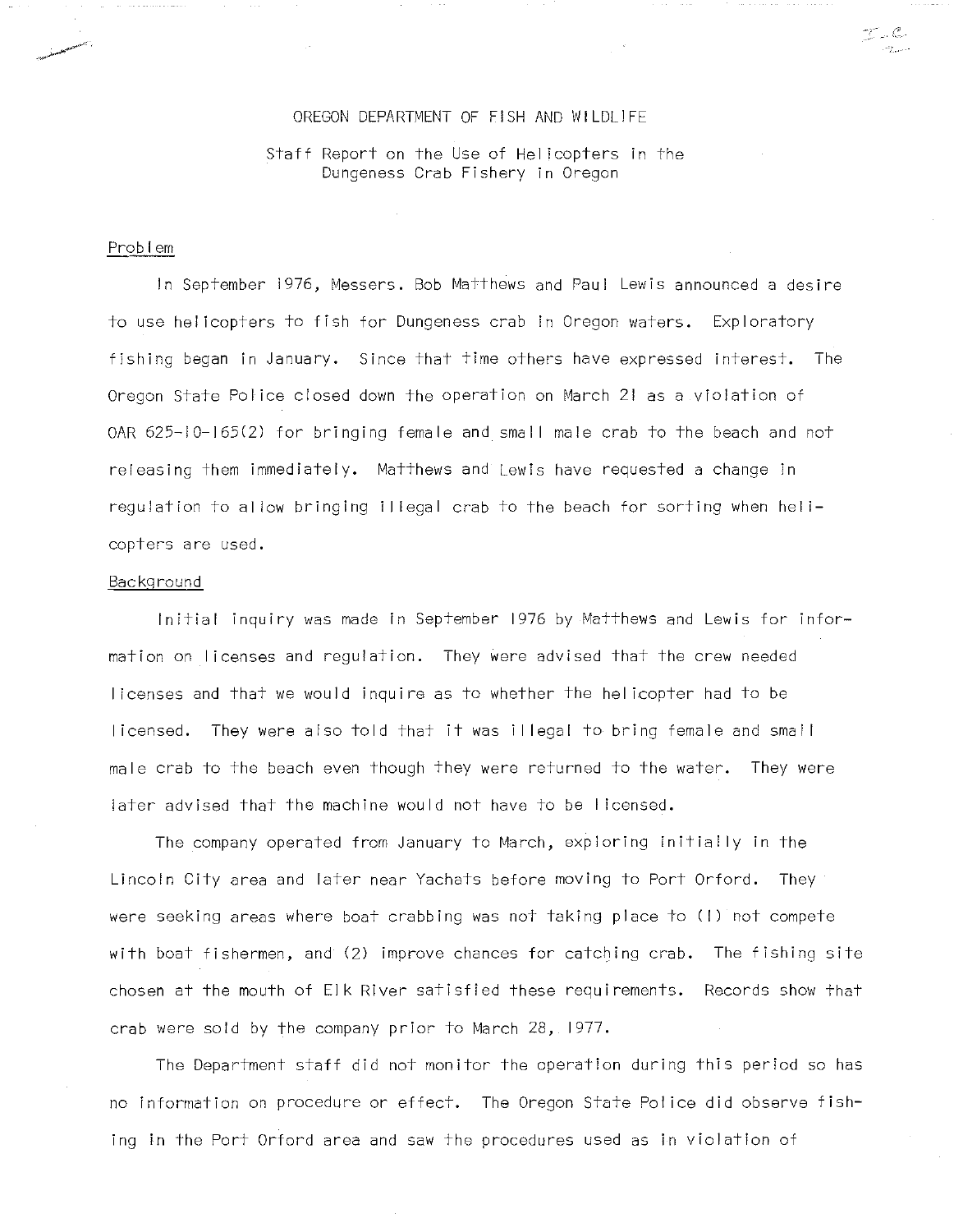administrative rule. No action was taken because company personnel misleadingly administrative rule. No action was taken because company personnel misleadingly informed the Oregon State Police that the Newport office of the Oregon Department informed the Oregon State Pol ice that the Newport office of the Oregon Department of Fish and Wildlife had approved the operation. When the Newport office and Oregon State Police did exchange views, the problem was identified and the Oregon State Pol ice did exchange views, the problem was identified and the Oregon State Police took action on March 21. The Newport office at no tihe gave Oregon State Pol ice took action on March 21. The Newport office at no time gave permission or a permit for the sorting of crab catches on the beach. permission or a permit for the sorting of crab catches on the beach.

Following stopping of fishing, Matthews and Lewis first requested a meeting Fol lowing stopping of fishing, Matthews and Lewis first requested a meeting with the Department (held at Newport on March 23) and then a hearing before the with the Department (held at Newport on March 23) and then a hearing before the Commission at their scheduled March 28, 1977, meeting. The Newport meeting Commission at their scheduled March 28, 1977, meeting. The Newport meeting served primarily to focus the company's request to the Commission, in which they served primari Iy to focus the company's request to the Commission, in which they asked that the regulation be changed to allow "helicopter crabbing" and offered asked that the regulation be changed to al low "hel icopter crabbing" and offered to open their operation to study during an evaluation period. The Commission, to open their operation to study during an evaluation period. The Commission, after hearing the matter on March 28, ordered a three-week evaluation period and after hearing the matter on March 28, ordered a three-week evaluation period and scheduled a hearing for April 29, 1977. A permit was issued in the name of the Director on March 29, 1977, and amended on April 8, 1977. (Fermit attached.) Director on March 29, 1977, and amended on Apri I 8, 1977. (Permit attached.)

Fishermen have commented on the use of helicopters to fish for crab. Two Fishermen have commented on the use of helicopters to fish for crab. Two fishermen came to the Newport office and expressed concern that small crab would fishermen came to the Newport office and expressed concern that sma! I crab would be killed by falling out of the pots, by mechanical damage due to the wind blast be ki Iled by fal ling out of the pots, by mechanical damage due to the wind blast from the machine's rotor or by drying out in transit. Word came to use of other from the machine's rotor or by drying out in transit. Word came to use of other fishermen objecting to this method because they had observed small crab being fishermen objecting to this method because they had observed smal I crab being strewn across water and beach. One letter was recejved decrying the use of heli-strewn across water and beach. One letter was received decrying the use of hel **i**copters for crabbing but for no stated reason. Fishermen have objected to the copters for crabbing but for no stated reason. Fishermen have objected to the fact that the helicopter does not have to be licensed as unfair. On the other fact that the hel icopter does not have to be Iicensed as unfair. On the other side, fishermen have called it imaginative and capable of being no more damaging side, fishermen have cal ied it imaginative and capable of being no more damaging than conventional methods. than conventional methods.

# Evaluation Evaluation

Evaluation of the use of helicopters in crab fishing required two kinds of Evaluation of the use of hel icopters incrab fishing required two kinds of observation (I) monitoring of normal fishing procedures and catches, and (2) ex-observation (I) monitoring of normal fishing procedures and catches, and (2) experiments to determine the degree of mortality of nonlegal crab inherent in this periments to determine the degree of mortal ity of nonlegal crab inherent in this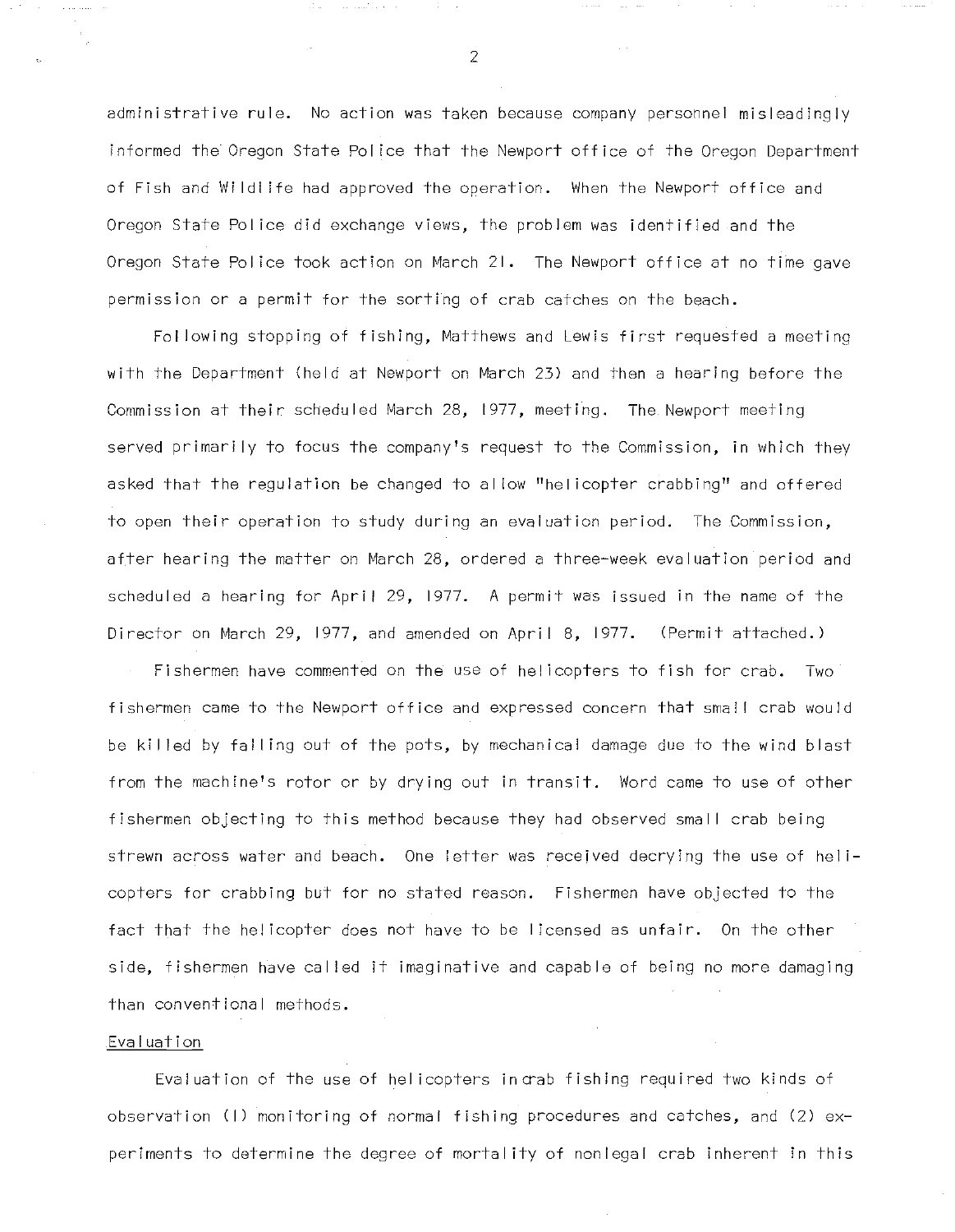method. Decisions on the nature of tests and observations were made by the staff; method. Decisions on the nature of tests and observations were made by the staff; and Bob Hudson, manager of Al I-Coast Fishermen's Marketing Association, was asked and Bob Hudson, manager of AI I-Coast Fishermen's Marketing Association, was asked on March 29 for input. He had no comment on design but asked that we contact two on March 29 for input. He had no comment on design but asked that we contact two Fort Orford fishermen to observe and comment on the crabbing operation. They Port Orford fishermen to observe and comment on the crabbing operation. They observed fishing on March 31. observed fishing on March 31.

### Monitoring Normal Operations Monitoring Normal Operations

Fishing during the period of observation was done in the Fort Orford area. Fishing during the period of observation was done in the Port Orford area. Pots similar to but larger than those used by boat fishermen were employed with all baiting, removing of the crab, and repairing of the pots done on shore. Fots al I baiting, removing of the crab, and repairing of the pots done on shore. Pots were set and retrieved by the helicopter in a continuous operation. Female and were set and retrieved by the hel icopter in a continuous operation. Female and small crab were put in a container and returned to the sea periodically. The smal I crab were put in a container and returned to the sea periodically. The account of a day of observation that is attached provides a more detailed view of account of a day of observation that is attached provides a more detai led view of fishing procedure. fishing procedure.

We monitored operations on II occasions. During that time they pul led 352 We monitored operations on I I occasions. During that time they pul led 352 pots that had soaked (fished) from a few hours up to 36 hours. The total catch pots that had soaked (fished) from a few hours up to 36 hours. The total catch was 6,609 crab of which 6,014 (91%) were legal. Female crab made up 8.7% (574) was 6,609 crab of which 6,Oi4 (91%) were legal. Female crab made up 8.7% (574) of the catch and small males 0.3% (21). The mean catch per day and per pot were 859 and 17 respectively. 859 and 17 respectively.

Concern was expressed for damage to nonlegal crab due to the downdraft from Concern was expressed for damage to nonlegal crab due to the downdraft from the helicopter rotor, from falling out of the pot in flight and from handling and releasing. None of these conditions were meaningfully inimical. The char-and releasing. None ofthese conditions were meaningfully inimical. The character of the windblast from the rotor and the distance between the rotor and the acter of the windblast from the rotor and the distance between the rotor and the crab made downdraft wind on the crabs too light to cause physical damage. Only crab made downdraft wind on the crabs too Iight to cause physical damage. Only 7 crab were observed to fal <sup>I</sup> from the pots even though the majority of the pots 7 crab were observed to fal I from the pots even though the majority of the pots were observed from pulling to landing. The inactivity of the crabs in flight was were observed from pul Iing to landing. The inactivity of the crabs in fl ight was the main reason for the low incidence of dropping. Crab to be released were put the main reason for the low incidence of dropping. Crab to be released were put in a specially rigged garbage can where they rested well. The emptying process in a specially rigged garbage can where they rested wei **I.** The emptying process was done in a manner and location that did not harm the crab. was done in a manner and location that did not harm the crab.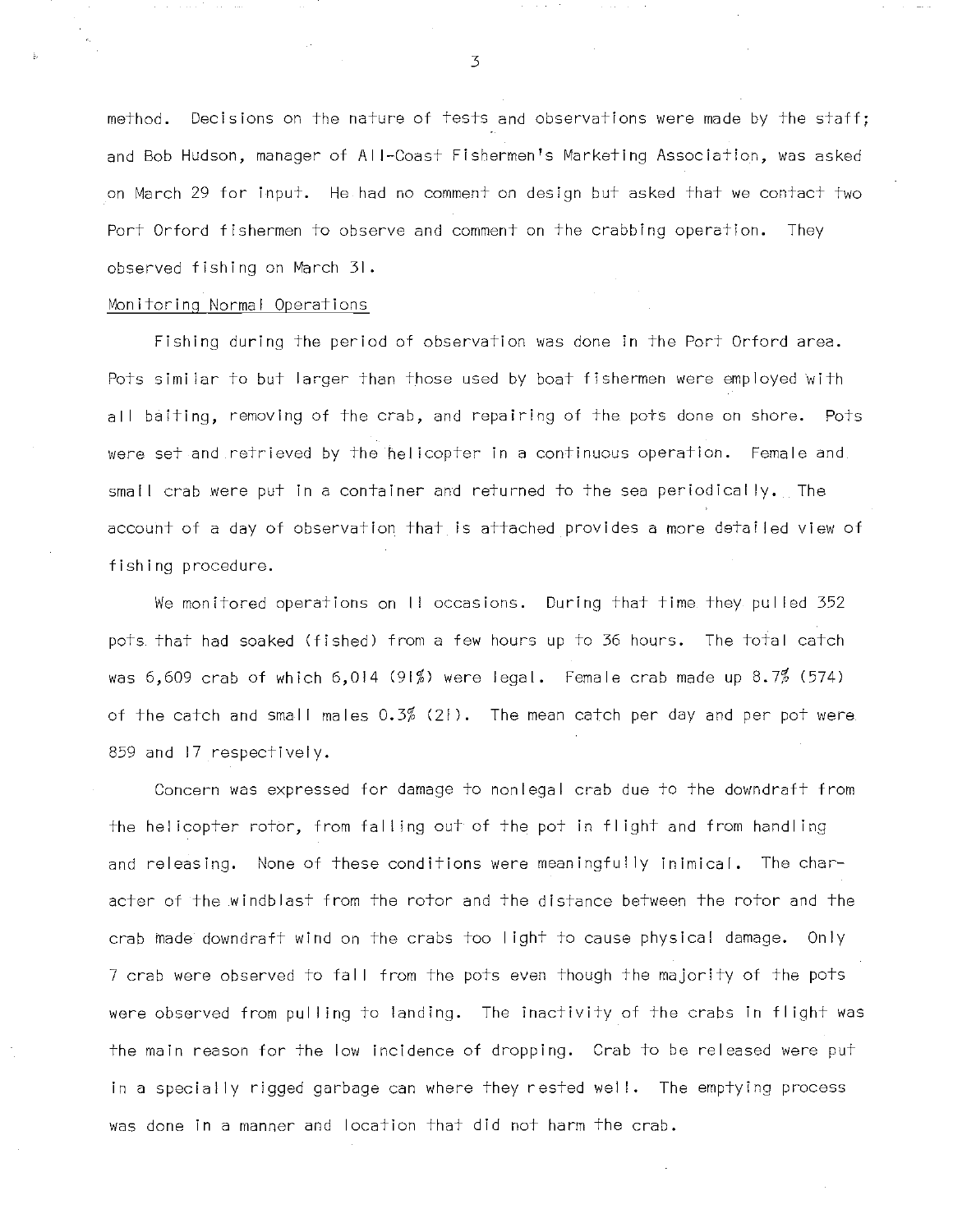# Mortality Studies Mortal ity Studies

Laboratory tests of the effects of dehydration, dropping and sudden submer-Laboratory tests of the effects of dehydration, dropping and sudden submersion were conducted because crab did or could experience these factors in normal sion were conducted because crab did or could experience these factors in normal crabbing operations. Conditions of the study render the results indicative but crabbing operations. Conditions of the study render the results indicative but not conclusive. not conclusive.

NonkeepaHe crab experience drying conditions on the trip in by helicopter Nonkeepable crab experience drying conditions on the trip in by hel icopter and while waiting in the container for release. This mortality factor was simu-and whi Ie waiting in the container for release. This mortal ity factor was simulated at the laboratory and crabs tested at ID, 3C and 60 minute levels. Drying lated at the laboratory and crabs tested at 10, 30 and 60 minute levels. Drying did not cause mortality among uninjured healthy crab but was a factor in the did not cause mortal ity among uninjured healthy crab but was a factor in the observed mortality of damaged crab, particularly those with body puncture wounds observed mortal ity of damaged crab, particularly those with body puncture wounds. These results necessitate minimizing drying time and the change for fighting These results necessitate minimizing drying time and the change for fighting injury. injury.

Crab are subject to dropping from air-lifted pots and information on the Crab are subject to dropping from air-I ifted pots and information on the effect of height on mortal ity was sought. Crab were dropped into water from effect of height on mortal ity was sought. Crab were dropped into water from heights up to 30 feet, and held several days for observation. Most crabs sur-heights up to 30 feet, and held several days for observation. Most crabs survived but a low level of mortality did result from falls in excess of 15 feet.  $\,$ 

A method of minimizing damage to nonkeepable crab is to return them to the A method of minimizing damage to nonkeepable crab is to return them to the ocean in the pot of capture without removing them. Concern existed that the ocean in the pot of capture without removing them. Concern existed that the pressure change from sudden deep submersion would cause mortality. This was pressure change from sudden deep submersion would cause mortal ity. This was tested with submersion to 40 and 132 feet after being out of the water for 5 tested with submersion to 40 and 132 feet after being out of the water for 5 and for 60 minutes. No mortality was experienced. and for 60 minutes. No mortal ity was experienced.

# Growth-Impact on Existing Fishery Growth-Impact on Existing Fishery

As many as 30 helicopters may be in the fishery by the 977-78 season. One As many as 30 hel icopters may be in the fishery by the 1977~78 season. One Salem company plans on 15-20 craft and three other people have made inquiries Salem company plans on 15-20 craft and three other people have made inquiries. Success of the current operation wi <sup>I</sup> have a bearing on new operators coming in Success of the current operation wi 1I have abearing on new operators coming in as will the abundance of crabs and market availability.

How economically feasible helicopter crabbing is remains to be seen. The How economically feasible hel icopter crabbing is remains to be seen. The craft now being used cost about \$72,000 to purchase, and \$170 per hour to craft now being used cost about \$72,000 to purchase, and \$170 per hour to

El 4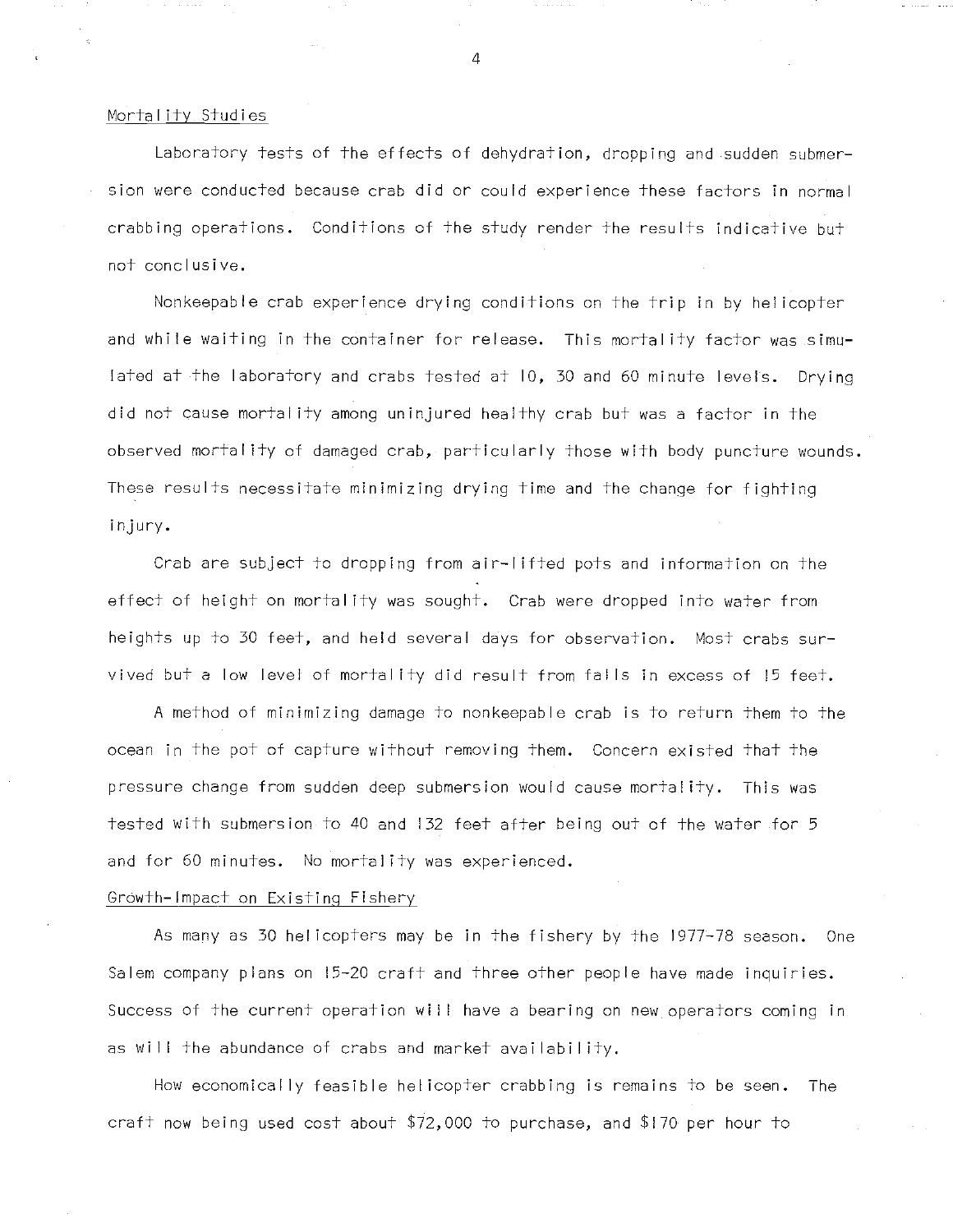operate. At least a two-man ground crew and ground transportation are needed. operate. At least a two-man ground crew and ground transportation are needed. The catdh may have to be transported considerable distances for marketing. With The catch may have to be transported considerable distances for marketing. With this overhead it is difficult to see where a profit will develop. However, this overhead it is difficult to see where a profit wi I I develop. However, individual ingenuity plus the flexibility of the craft could keep them competitive with the surface vessel fishery. In addition the helicopters are used for tive with the surface vessel fishery. In addition the hel icopters are used for other activities so the return on investment does not rely on fishing alone. other activities so the return on investment does not rely on fishing alone.

The supply of crab seems to be in the second year of a recovery cycle. Since The supply of crab seems to be in the second year of a recovery cycle. Since 1954 the crab harvest has reached a peak every five to seven years and the higher 1954 the crab harvest has reached a peak every five to seven years and the higher level of abundance has lasted three to five years. To date in this season about level of abundance has lasted three to five years. To date in this season about 7.6 mi I lion pounds have been landed compared to 7.2 mi I lion pounds for the same 7.6 mi I Iion pounds have been landed compared to 7.2 mil Iion pounds for the same period in 1976. Strikes and strict landing quotas by processors have restricted period in 1976. Strikes and strict landing quotas by processors have restricted the 1976-77 fishery. the 1976-77 fishery.

Certain problems arise when any new harvester enters the fishery. There are Certain problems arise when any new harvester enters the fishery. There are favorite and traditional areas that most crabbers fish. A new harvester is con-favorite and traditional areas that most crabbers fish. A new harvester is considered as an outsider and an effort may be made to force the novice into a less productive area or harass his gear by cutting lines or dragging pots to another productive area or harass his gear by cutting Iines or dragging pots to another area. Unsubstantiated claims, rumors and exaggerations may also be made causing area. Unsubstantiated claims, rumors and exaggerations may also be made causing the governing agency to take a much closer look at the newcomer than is warranted. the governing agency to take a much closer look at the newcomer than is warranted.

A state/federal cooperative study of the coast-wide Dungeness crab fishery A state/federal cooperative study of the coast-wide Dungeness crab fishery in 1974-76 concluded that the fishery is already probably overgeared compared to in 1974-76 concluded that the fishery is already probably overgeared compared to what is necessary to take the maximum sustainable yield (MSY) coast-wide. The what is necessary to take the maximum sustainable yield (MSY) coast-wide. The average number of pots fished in Oregon during 1967-72 was very close to that average number of pots fished in Oregon during 1967-72 was very close to that needed to harvest MSY. This new technology may substantially increase total needed to harvest MSY. This new technology may substantially increase total effort and aggravate what is seen by some as overcapitalization in the crab effort and aggravate what is seen by some as overcapital ization in the crab fishery. Should the Commission want to head off this growth threat it would have fishery. Should the Commission want to head off this growth threat it would have to be accomplished on the basis of a fault in their operation rather than effort control. However, it is not clear, at this time, that helicopter crabbing is control. However, it is not clear, at this time, that hel icopter crabbing is undesirable from the viewpoint of efficiency and resource utilization. Certainly, undesirable from the viewpoint of efficiency and resource uti Iization. Certainly,

 $\frac{1}{2} \frac{\partial}{\partial t} \frac{\partial}{\partial x} = \frac{1}{2} \frac{\partial}{\partial x} \frac{\partial}{\partial y}$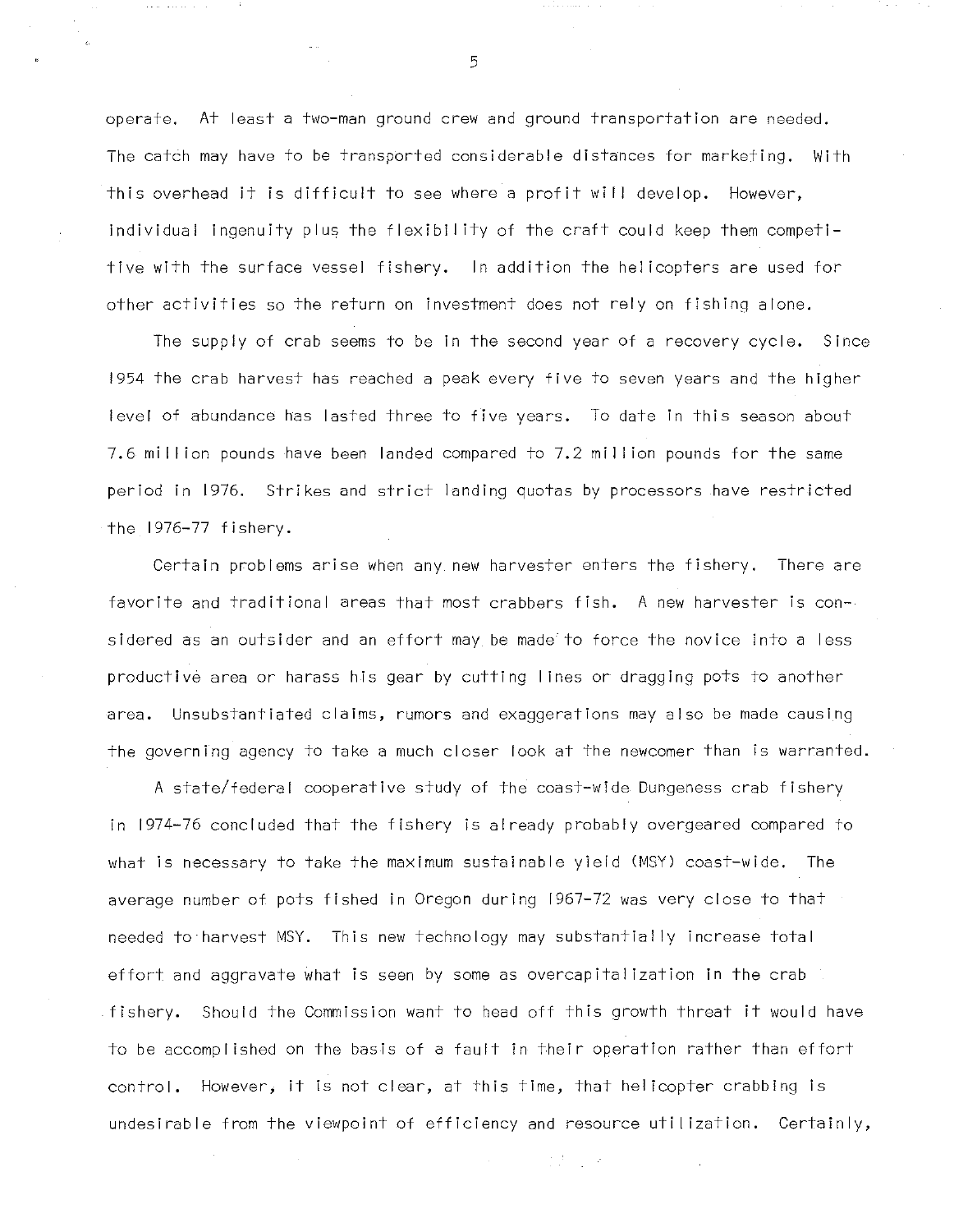though, a shift to gross use of this method would greatly impact the boat fishery and the coastal community generally.

### Discussion

Review of the data gathered through observation and experiment shows that the helicopter technology for catching crab need not be damaging to the resource. While an irresponsible operator could kill or injure a high portion of the nonkeepable crab, the risk of this happening appears to be no greater than with the boat fishery.

While there was no observed problem with dropout of small crab or with mortal ity in releasing procedures we see that other situations might cause damage. Dropout risk could be reduced by requiring a small mesh bottom in the pot and a bridle that holds the pot upright (level). Because crab did not move much in flight, escapement through the larger side meshes would be low or nil. It appears that damage to the small crab would be minimized if they were not handled but returned to the ocean in the pot of capture to escape as they find and desire a way out. However, crab near to or above the legal length would have to be removed and returned separately. Additional monitoring of the fate of nonkeepable crab would be required.

Bringing sublegal and female crab to the beach should not cause death due to dehydration if "turn around" time is kept short; i.e., under 15 minutes. Special care would have to be taken in subfreezing weather.

Having the <sup>i</sup> I legal crab on the beach is of concern to enforcement people because it makes "boot-legging" easier. Control over this problem might be improved by requiring operation from only prearranged locations.

The present OAR's make sorting of crabs on the beach or land illegal (Assistant Attorney General's informal opinion). However, if no sublegal male or female crab are in the pot, it is presently legal to sort on the land. It appears impossible to us for the sorting to occur at sea, with the type of helicopter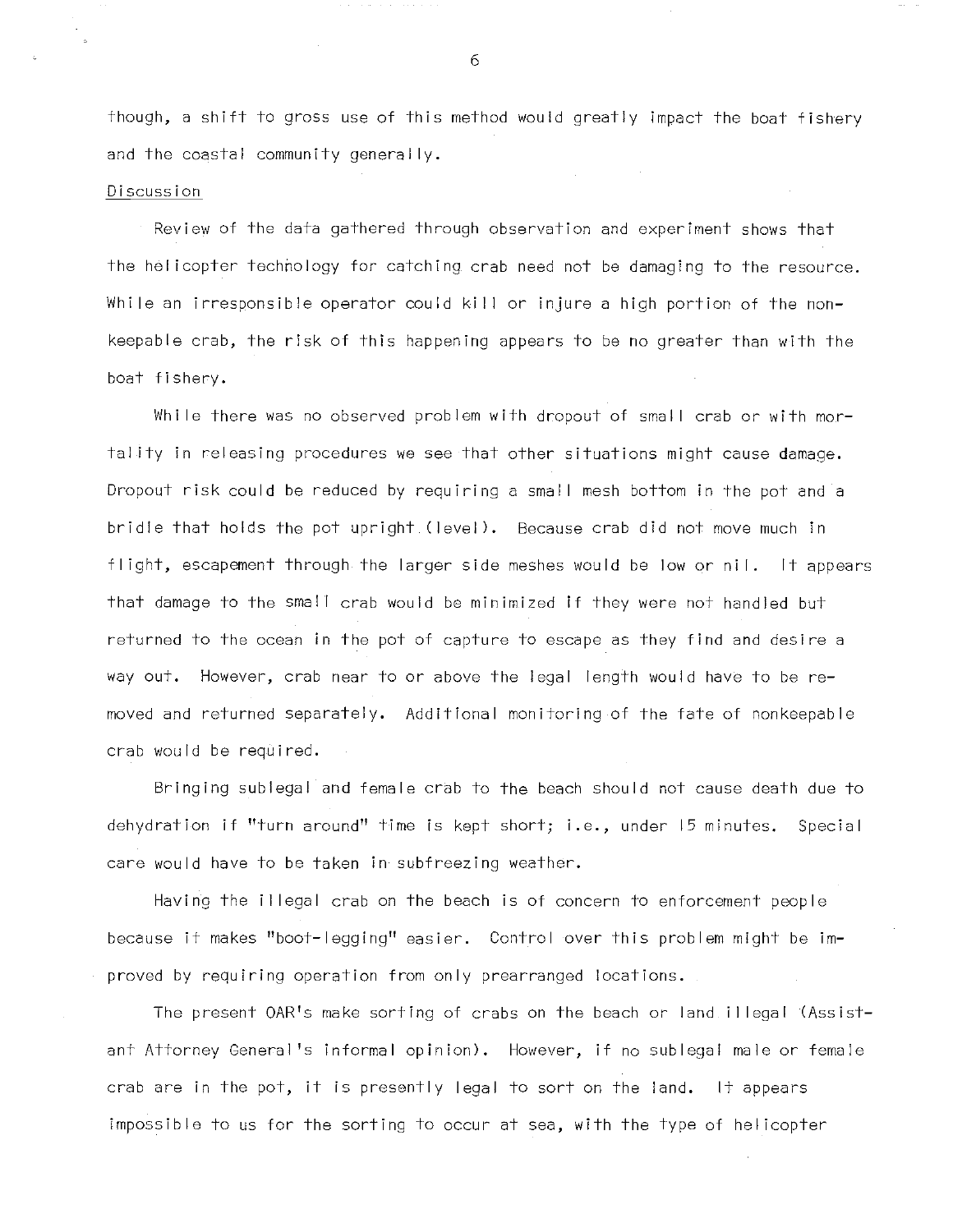used. Al lowing the helicopter operation to exist would necessitate change in the used. Al lowing the hel icopter operation to exist would necessitate change in the present wording of OAR 625-10-165(2). present wording of OAR 625-10-165(2).

Since one segment of existing regulations for boat fishermen does not allow Since one segment of existing regulations for boat fishermen does not al low nonlegal crab to be brought to the bay or dock, allowing the helicopter fishery nonlegal crab to be brought to the bay or dock, al lowing the hel icopter fishery to so operate could be giving them prerogatives discriminatory to the boat fishery. to so operate could be giving them prerogatives discriminatory to the boat fishery. This regulation was added as an enforcement aid and to prevent discard of small This regulation was added as an enforcement aid and to prevent discard of smal I crab into inhospitable waters. While compatible with the boat fishery, it pre-crab into inhospitable waters. Whi Ie compatible with the boat fishery, it prevents the practical use of helicopters which need to bring pots to shore to sort vents the practical use of hel icopters which need to bring pots to shore to sort the catch. The reasonable thing to do now, if helicopters are to be allowed, is the catch. The reasonable thing to do now, if hel icopters are to be al lowed, is to change current regulation wording so +hat it applies to both methods as fairly to change current regulation wording so that it appl ies to both methods as fairly as possible. We have developed wording that relates to the time the illegal crab as possible. We have developed wording that relates to the time the i I legal crab are out of water rather than transporting them to shore. are out of water rather than transporting them to shore.

For administrative purposes and to be equitable it would be desirable to For administrative purposes and to be equitable it would be desirable to require a "boat" license for helicopters (or other hovering craft not in the require a "boat" Iicense for hel icopters (or other hovering craft not in the water) engaged in fishing operations. This is now not required. The State Legis-water) engaged in fishing operations. This is now not required. The State Legislature would have to amend the pertinent ORS to enable this to be done. lature would have to amend the pertinent ORS to enable this to be done.

Because of the high overhead and other costs associated with hel icopter Because of the high overhead and other costs associated with hel icopter crabbing, it is thought that such an operation can only exist profitably in good crabbing, it is thought that such an operation can only exist profitably in good crab abundance years. Foor years wi II probably see I ittle helicopter crabbing. crab abundance years. Poor years wi I I probably see little hel icopter crabbing. Recommendations Recommendations

The use of helicopters to retrieve crab pots appears sound from a biological The use of helicopters to retrieve crab pots appears sound from a biological basis. Enforcement problems and the economic impact on the boat fishery through basis. Enforcement problems and the economic impact on the boat fishery through competition for crab and the effect on the market remain as unknown quantities at competition for crab and the effect on the market remain as unknown quantities at this time. The seriousness of these problems will be related to the degree of this time. The seriousness of these problems wi I I be related to the degree of expansion of helicopter crabbing. expansion of hel icopter crabbing.

If the Commission authorizes the use of helicopters for commercial crabbing, If the Commission authorizes the use of hel icopters for commercial crabbing, the fol lowing recommendations are made: the fol lowing recommendations are made:

I. That the Legislature be requested to include helicopters in the boat I. That the Legislature be requested to include hel icopters in the boat icensing requirement. Iicensing requirement.

'4 7

 $\sim 100$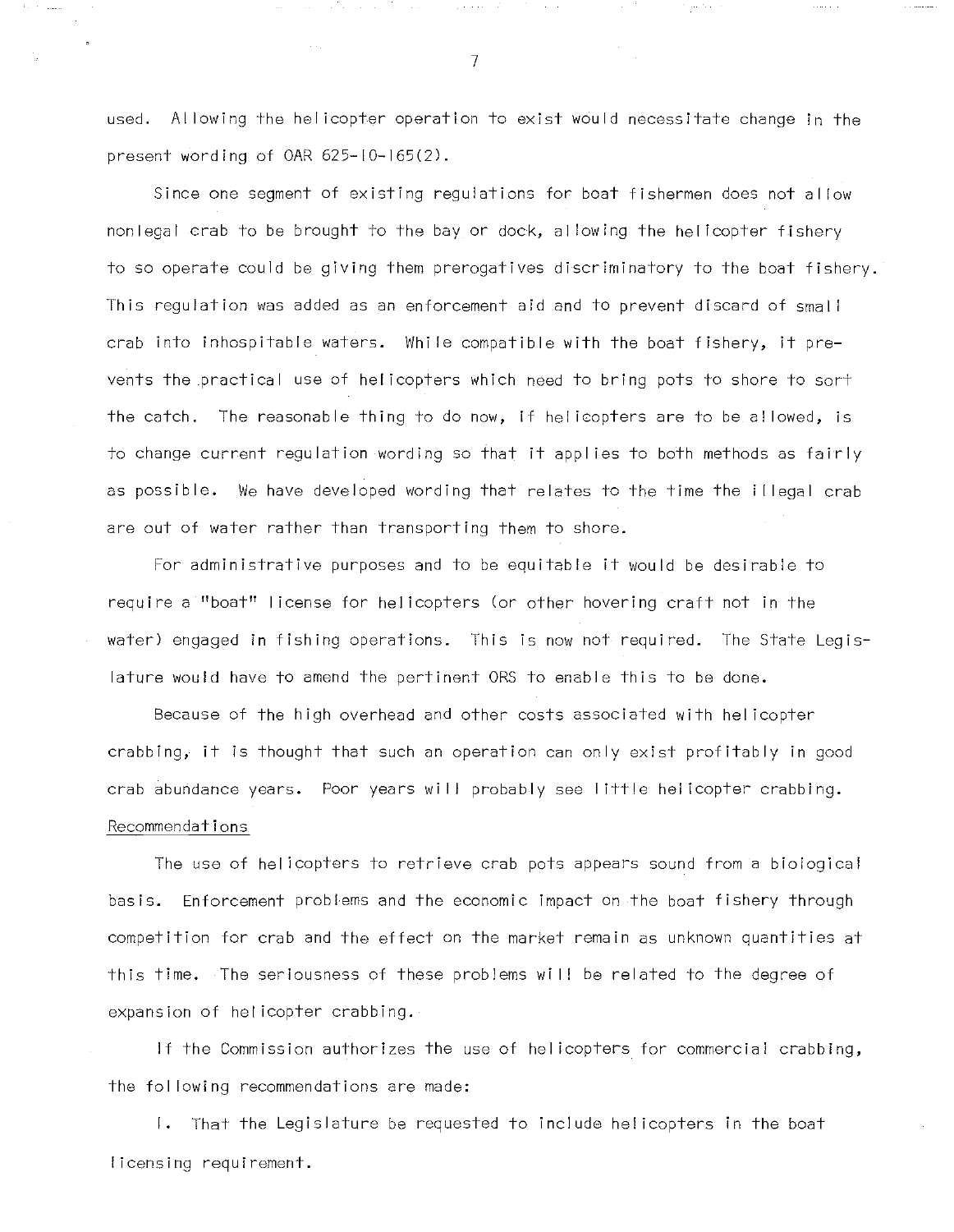2. That existing regulations pertaining to crabbing have the following **2.** That existing regulations pertaining to crabbing have the fol lowing additions or changes: additions or changes:

625- 0-160 625-10-160

- (5) Crab pots used in helicopter crabbing shall have a maximum mesh (5 ) Crab pots used in hel icopter crabbing sha II have a **maximum** mesh size in the bottom of 2 3/4 inches measured in the longest **size** in the bottom of 2 3/4 inches measured in the longest dimension from opposite corners of a given square.
- (6) Crab pots used in helicopter crabbing shall have bridles fixed (6 ) Crab pots used in hel icopter crabbing shal I have bridles fixed to the top frame in such a way as to enable the pot to be carried to the top frame in such a way as to enable the pot to be carried level enroute from or to the point of capture. level enroute from or to the point of capture.

625-10H65 (provided below are changes or additions to this section) 625-10-165 (provided below are changes or additions to this section)

(2) Any undersized or female Dungeness crab taken from the Pacific (2) Any undersized or female Dungeness crab taken from the Pacific Ocean must be released within 15 minutes of capture unharmed Ocean must be released within 15 minutes of capture unharmed into the Pacific Ocean at the point of capture. (Retain second sentence as is.) sentence as is.)

8 and 20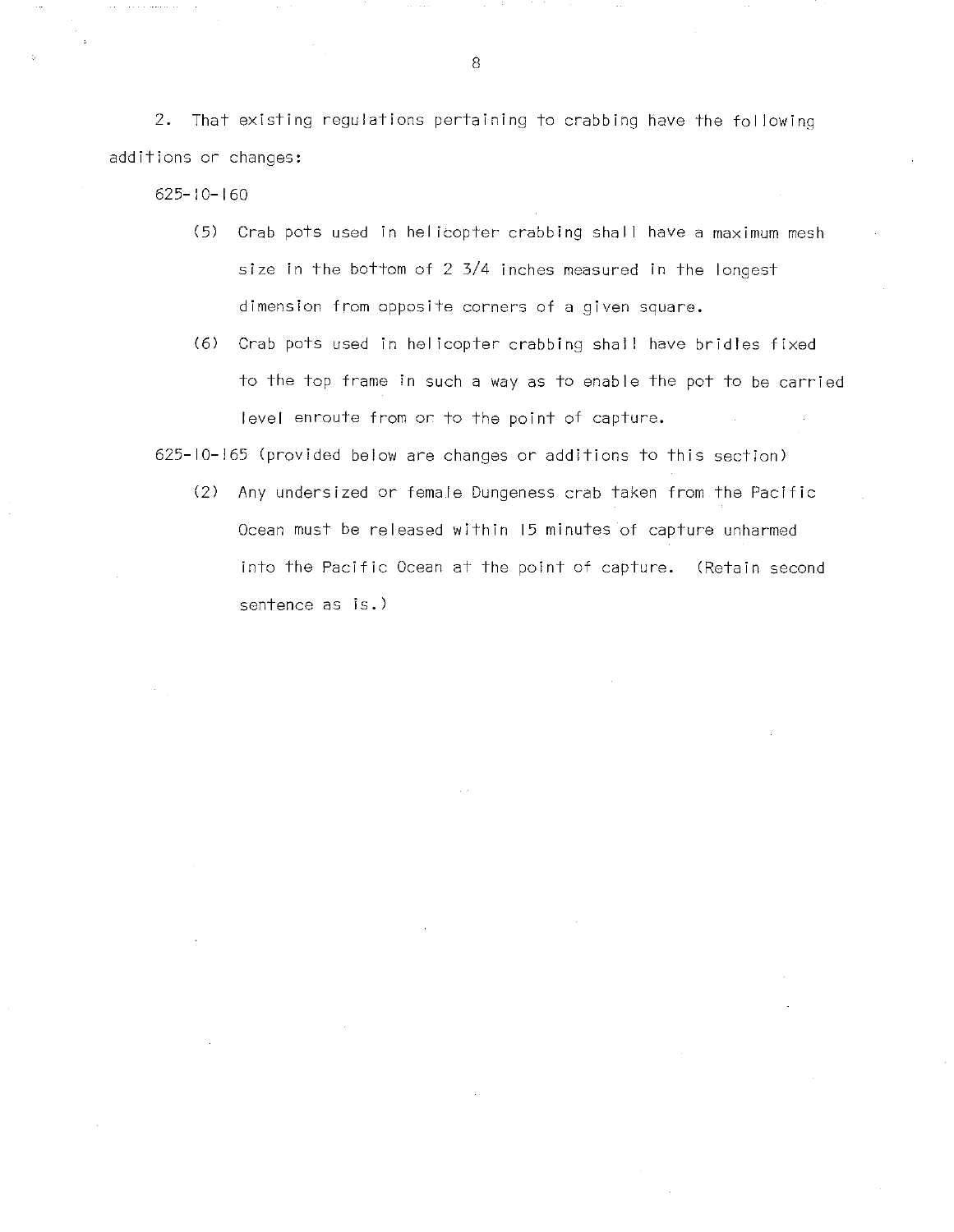DEPARTMENT FISH  $\mu$  :D<br>WILDLIFE

TMENT FISH / D MEMORANDUM

DATE: April 7, 1977 April 7, 1977 DATE:

To: Files Files To:

. ,..

FROM: Jack Robinson $\{\psi\}$ FROM:

SUBJECT:

SUBJECT: Helicopter Crabbing Observations Helicopter Crabbing Observations

The operation, as I observed it on March 31, 1977, basically is owned by **R.** Matthews (owns the choppers) and Paul Lewis who leases the choppers,  $\qquad \qquad$ normally for logging cedar logs and butts. The helicopter used is a normally for logging cedar logs and butts. The helicopter used is a small two-lace, bubble-cockpit type. It would be difficult if not impossible small two-lace, bubble-cockpit type. It would be difficult if not impossible to sort crab at sea from the type. It can lift about 1,000 pounds, plus the to sort crab at sea from the type. It can lift about 1,000 pounds, plus the pilot. pilot.

They were fishing about 34 oversized crab pots, six-feet in diameter, with  $\qquad \qquad \mid$ four standard entrance fykes and four 4-3/8 inch escape rings per pot. four standard entrance fykes and four 4-3/8 inch escape rings per pot. The pots are lightly constructed with somewhat larger mesh webbing than standard; also having much less ballast-weight than standard. They have standard; also having much less ballast-weight than standard. They have had some problems with the pots drifting with currents for that reason(we state of believe), although the fishermen believe the drifting has perhaps been believe), although the fishermen believe the drifting has perhaps been due to hostile boat fishermen. due to hostile boat fishermen.

The pots were fished normally in about 5 fathoms close to the beach (could ...<br>see their buoys and trailer buoys with binoculars from the beach). The see their buoys and trailer buoys with binoculars from the beach). The "chopper" had a 25-foot steel cable hook-line tied on amid ship; the other "Chopper" had a 25-foot steel cable hook-line tied on amid ship; the other end was attached to a 6-foot long steel rod ending in a 3-pronged grapple end was attached to a 6-foot long steel rod ending in a 3-pronged grapple hook. One of the prongs had a short Ushaped "finger" welded onto it. hook. One of the prongs had a short U-shaped "fi nger" welded onto it. The pilot let the grapple hook down into the water ahead of the buoy of The pilot let the grapple hook down into the water ahead of the buoy of the pot he intended to lift, caught the trailer line with it, lifted the pot buoy line (110 feet long) and pot into the air, and then brought it pot buoy line (110 feet long) and pot into the air, and then brought it to the unloading and sorting area adjacent to the beach (in this case, a to the unloading and sorting area adjacent to the beach (in this case, a grassy 3-acre field overlooking the beach about 1/4 mile from the surfline) grassy 3-acre field overlooking the beach about 1/4 mile from the surfline). The pot was lowered (simply by hovering and lowering the chopper) to the The pot was lowered (simply by hovering and lowering the chopper) to the ground gently; a crewman (total , 4 on the beach) unhooked the grapple and ground gently; a crewman (total, 4 on the beach) unhooked the grapple and the crew then proceeded to empty the crabs directly onto the ground. Sub-the crew then proceeded to empty the crabs directly onto the ground. Sublegal and female crabs were, however, placed gently and immediately into legal and female crabs were, however, placed gently and immediately into a standard metal garbage can. A previously sorted and emptied pot was then a standard metal garbage can. A previously sorted and emptied pot was then hooked onto the short "finger" previously mentioned, (by its buoy line), hooked onto the short "finger" previously mentioned, (by its buoy line), the chopper raised until the pot was off the ground and flown out to sea. the chopper raised until the pot was off the ground and flown out to sea. Release of the buoy line is accomplished simply by hydrodynamics - the line floats off the hook, and the pot, of course, sinks to the bottom. The entire operation for pick-up and return of pot took from 1-5 minutes, The entire operation for pick-up and return of pot took from 1-5 minutes, per pot. per pot.

As I observed it, sublegal, and female crabs (by far the most were females) As I observed it, sublegal, and female crabs (by far the most were females) were collected in the garbage can and then returned to the ocean every were collected in the garbage can and then returned to the ocean every 20-45 minutes (out of water that long), averaging about 25 minutes and 20-45 minutes (out of water that long), averaging about 25 minutes and perhaps 6 pots. The return was said to be more frequent when illegal crab perhaps 6 pots. The return was said to be more frequent when illegal crab were more abundant in catches (more later on this). The garbage can itself were more abundant in catches (more later on this). The garbage can itself were more abundant in catches (more rater on this). The garbage can riseri<br>had an ingenious two-roped arrangement whereby it is flown to sea, lowered

(Continued) (Continued)

 $\mathbf{I}^{\infty} = \ldots \times$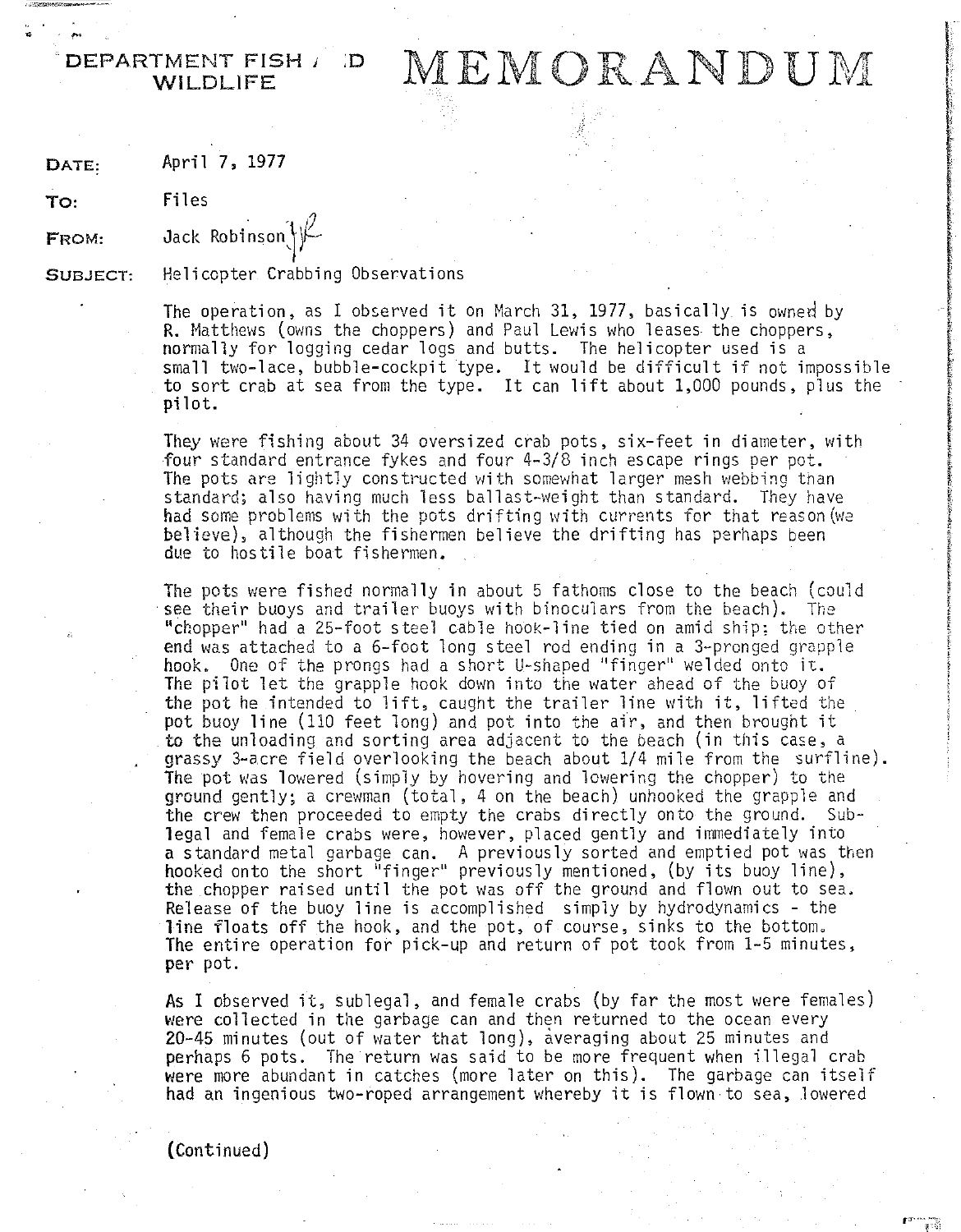Files Files April 7, 1977 April 7, 1977 Page 2. Page 2.

to the surface, contacts the surface bottom first, tips onto its side, to the surface, contacts the surface bottom first, tips onto its side, and is then picked up by its bottom. This is accomplished by releasing the rope connected to the handle (the other is connected to the bottom of course) by a hook which can be opened electrically by the pilot. The of course) by a hook which can be opened electrically by the pilot. The crabs simply slide out of the can into the ocean. More details on this crabs simply slide out of the can into the ocean. More details on this later when our report is written. later when our report is written.

The operation we observed was fairly successful and <u>appeared</u> to be as clean or cleaner than a normal boat operation. The operators clean or cleaner than a 1I0rmal boat operation. The opel'ators had allowed the gear to soak overnight from about 5 p.m. to 8:45 a.m. the had allowed the gear to soak overnight from about 5 p.m. to 8:45 a.m. the day I observed (they used both hanging bait and bait in homemade containers).  $\qquad$ Their catch from 33 pots worked consisted of 1,011 crabs, of which 23 were Their catch from 33 pots worked consisted of 1,011 crabs, of which 23 were females, and 1 subiegal male. Most of the legal crabs were jumbo size, females, and 1 sublegal male. Most ofthe legal crabs were jumbo size, none were softshelled. Average C.L. of legals was 183 mm. The pots were <code>re-set</code> by 10:45 a.m. We watched them <code>pull 22</code> of these starting at 3:35 p.m.  $\qquad \qquad \}$ and ending at 5:03 p.m. Four hundred fifty three (453) legals were caught, and ending at 5:03 p.m. Four hundred fifty three (453) legals were caught, with quite a few more illegals than in the morning - one male, 59 females. with quite a few more illegals than in the morning - one male, 59 females. Apparently a minimum soaking time is necessary for the sublegal sized crab Apparently a minimum soaking time is necessary for the sublegal sized crab to escape the pot, as they were in the same location as overnight on the to escape the pot, as they were in the same location as overnight on the morning's pull. morning's pull.

We saw only a couple of crabs fall out of the pots while airborne; one We saw only a couple of crabs fallout of the pots while airborne; one of these fell out directly over the sorting area (perhaps from 40 feet high)  $\qquad \qquad \Big\}$ and was killed by the fall. and was killed by the fall.

We also had opportunity to be directly under the helicopter while he lowered We also had opportunity to be directly under the helicopter while he lowered the pot to the ground. No prop-wash wind was evident until he was perhaps was the synch was perhaps was perhaps 40 feet above us – much less than the interval normally between pot and  $\blacksquare$ chopper while enroute from ocean to "port", chopper while enroute from ocean to "port".

In summary, the operation is ingenious, fairly clean (vis a vis health of In summary, the operation is ingenious, fairly clean (vis a vis health of crabs) as I observed it (although we are conducting experiments here to crabs) as <sup>I</sup> observed it (although we are conducting experiments here to test delayed mortality on simulated aspects), and was profitable that day, test delayed mortality on simulated aspects), and was profitable that day, although perhaps with a higher cost than a similar boat operation. We'll although perhaps with a higher cost than a similar boat operation. We'll continue to observe it until April 19, and write a report on it plus the continue to observe it until April 19, and write <sup>a</sup> report on it plus the lab experiments here, thereafter. lab experiments here, thereafter.

ROBINSON:ml ROBINSON:ml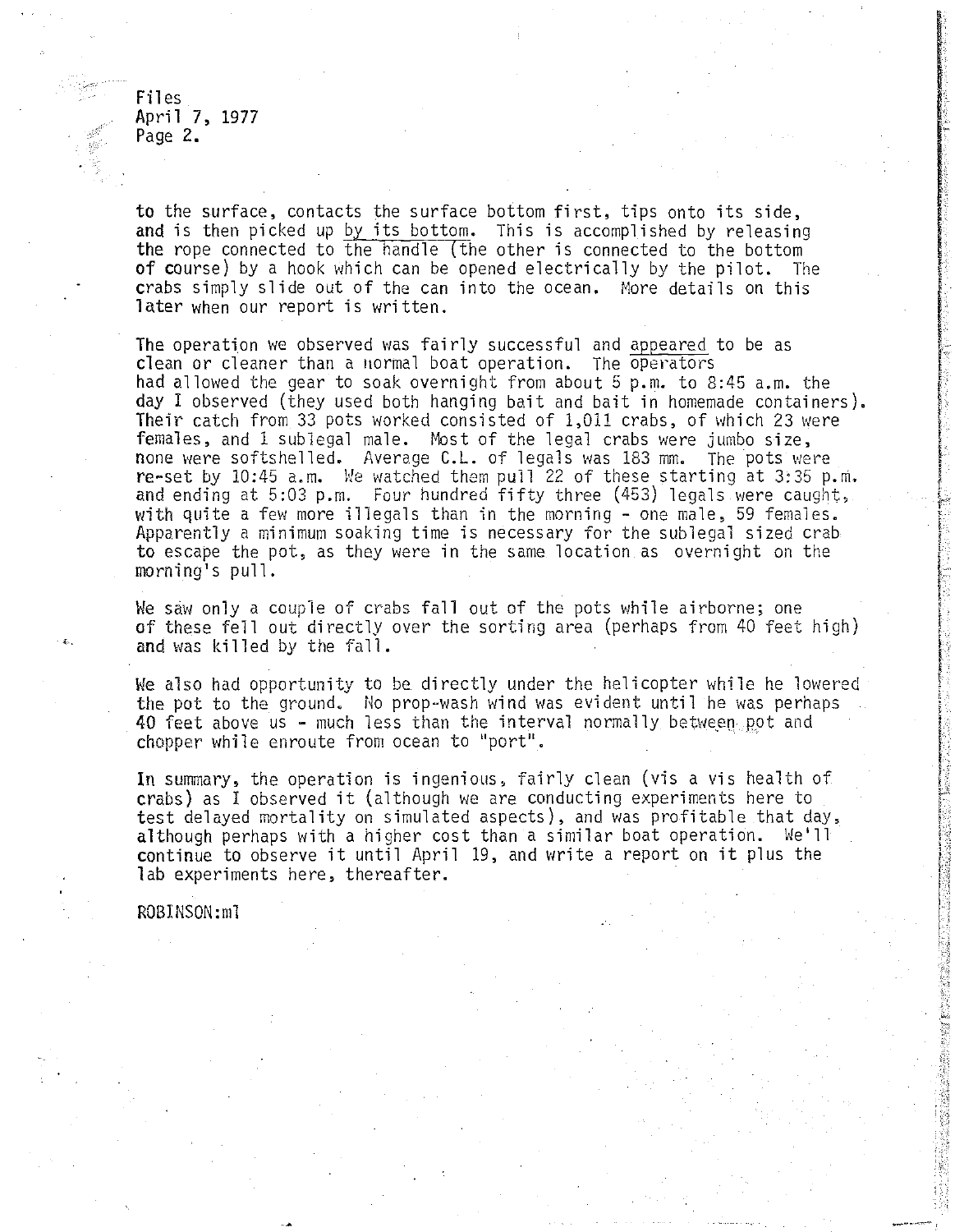

# ROBERT WARINENT OF ASH AND WLDUFE fiSH AND WILDLIFE MARINE REGON MARINE REGION DEPARTMENT OF

MARINE SCIENCE DRIVE, BLDG. NO. 3 MARINE SCIENCE DRIVE, BLDG. NO. 3

° NEWPORT, OREGON ° 97365 .. NEWPORT, OREGON 97365

March 29, 1977 March 29, 1977

Mr. Bob Mathews Mr.. Paul Lewis Mr. Paul Lewis Loop Drive, Sand Point Loop Drive, Sand Point Lincoln City, Oregon 97357 Lincoln City, Oregon 97367

Dear Messrs. Mathews and Lewis: Dear Messrs. Mathews and Lewis:

Under the authority of ORS 508. 106 and OAR 62520-04O you are authorized Under the authority of ORS 508.106 and OAR 625-20-040 you are authorized to experimentally conduct commercial fishing operations for Dungeness crab using a helicopter in the waters of the state of Oregon, subject crab using a helicopter in the waters of the state of Oregon, subject to the following conditions: to the following conditions:

- 1. Provisions of Oregon commercial fishing law will apply except 1. Provisions of Oregon commercial fishing law will apply except that crab may be brought to the beach for sorting and except as that crab may be brought to the beach for sorting and except as the staff specifically requests departure from those provisions for evaluation purposes. Not more than one point of landing for evaluation purposes. Not more than one point of landing may be used in a given day. may be used in a given day.
- 2. Normal company operations will he followed during the period of 2. Normal company operations will be followed during the period of evaluation except that permittee's equipment and manpower as needed to do aspects of the evaluation will he made available at needed to do aspects of the evaluation will be made available at times and in places specified by the state at no cost to the state. times and in places specified by the state at no cost to the state.
- 3. Commercial fishing operations conducted under the permit will take place between 8:00 a.m. March 30, 1977 and 8:00 a.m. April 19, 1977.  $\qquad \qquad \}$ Operations will be deemed complete for the purposes of this permit when all undersized or female crab brought to beach have been when all undersized or female crab brought to beach have been returned to the ocean. Any pots remaining in the ocean after returned to the ocean. Any pots remaining in the ocean after 8:00 a.m. April 19, 1977 can he retrived by properly licensed 8:00 a.m. April 19, 1977 can be retr'ived by properly licensed surface vessels and legal crab retained or by company equipment in which case all crab contained in the pots will be returned to in which case all crab contained in the pots will be returned to the ocean. the ocean.
- 4. The permittee shall cooperate with the state and will allow Oregon Department of Fish and Wildlife and Oregon State Police personnel Department of Fish and Hi1dlife and Oregon State Police personnel to review, observe and participate in the operations as needed for evaluation. Members of the fishing industry or general public invited by the state may also observe operations.
- 5. Records will be kept by the permittee as indicated in the attached Oregon Department of Fish and WildTife shellfish logbook and as otherwise specified by the state. Included will be a record of soaking time" for each group of pots and the number of legal and "soaking time" for each group of pots and the number of legal and non-legal crabs in each pct for each pull. non-legal crabs in each pet for each pull.

(Continued) {Continued)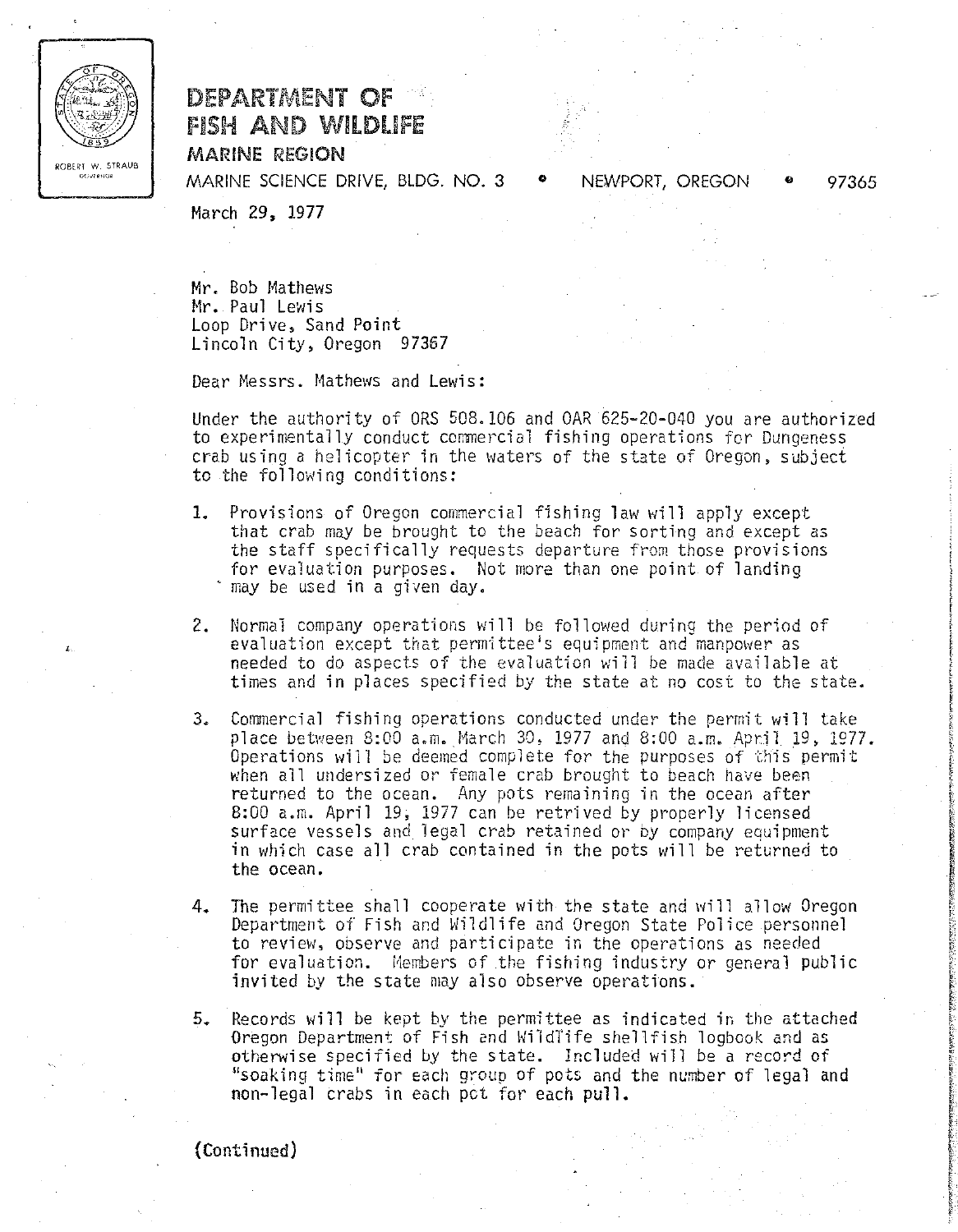Mr. Bob Mathews **Mr.** Bob Ma thews Mr. Paul Lewis **Mr.** Paul Lewis March 29, 1977 March 29, 1977 Page 2. Page **2.**

6. A copy of the permit must be kept at the point of landing and **6.** A copyof the permit must be kept at the point of landing and processing of crab pots on the beach, at all times that crab are processing of crab pots on the beach, at all times that crab are being brought to the beach. being brought to the beach.

a. --.-.

7. Failure to comply with all provisions of this permit shall be **7.** Failure to comply with all provisions of this permit shall be grounds for revocation of the permit. grounds for revocation of the permit.

 $\mathcal{A}$  deck t E. Loeffel

•

For John R, Donaldson, PhD. For John R. Donaldson, PhD. Director Department of Fish and Wildlife Di rector Department of Fi sh and Hil dl ife

LOEFFEL :nil LOEFFEL:ml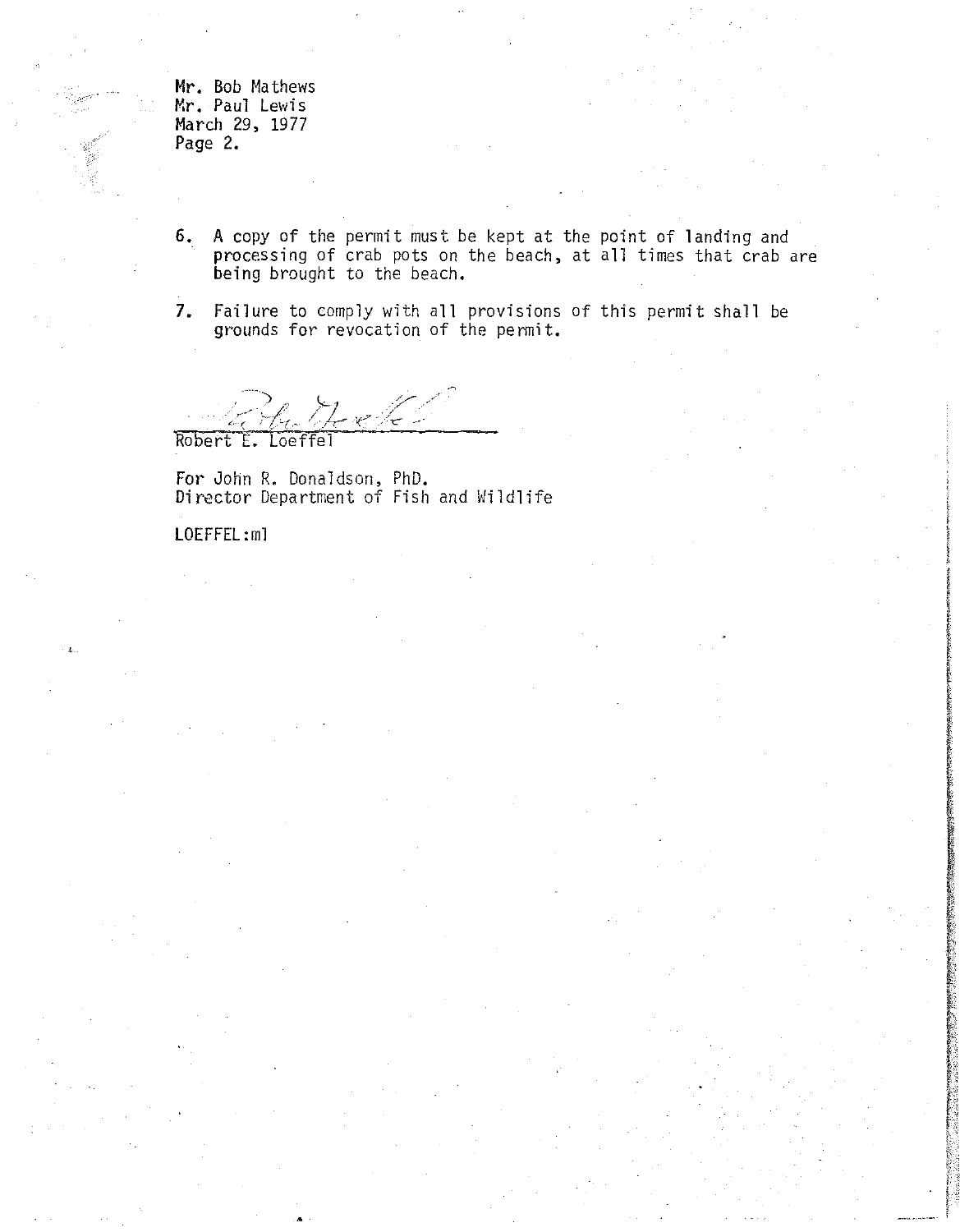

# DEPARTMENT OF fiSH AND WnLDUFE MARINE REGION

OV NO MARINE SCIENCE DRIVE, BLDG. NO. 3 <sup>C</sup> NEWPORT, OREGON 97365 MARINE SCIENCE DRIVE, BLDG. NO.3· .. NEWPORT, OREGON .. 97365 April 8, 1977 April 8, 1977

> $Mr.$  Bob Mathews  $\overline{\phantom{a}}$ Mr. Paul Lewis Mr. Paul Lewis Loop Drive, Sand Point Loop Drive, Sand Point Lincoln City, Oregon 97367 Li nco1n Ci ty, Oregon 97367

Dear Messrs. Mathews and Lewis: Dear Messrs. Mathews and Lewis:

I understand that the permit issued to you on March 29, 1977 to I understand that the permit issued to you on March 29, 1977 to engage in the taking of crab with the use of helicopter is viewed engage in the taking of crab with the use of helicopter is viewed by you as limiting you to fishing at one location for the duration by you as limit'ing you to fishing at one location for the duration of the permit. If you are so interpreting the permit please of the permit, If you are so interpreting the permit please notice that condition No. 1 which speaks to this matter uses the notice that condition No.1 Which speaks to this matter uses the term "in a given day" and is meant by this agency to allow you term "in a given day" and is meant by this agency to allow you latitude to fish anywhere on the Oregon coast you choose, provided that operations won't change location or occur at 2 or more places within a day. You are not restricted to the Elk River site. within a day. You are not restricted to the Elk River site.

After discussing the matter this morning we saw that greater flexibility After discussing the matter this morning we saw that greater flexibility could be allowed and still keep operations within our abilityto could be allowed and still keep operations within our ability·to observe. Accordingly, you may operate at 2 or more locations on any observe. Accordingly, you may operate at 2 or more locations on any day provided that they are close enough together and fishing activities are so synchronized that the agency observer has opportunity to are so synchronized that the agency observer has opportunity to monitor all retrieval of pots and landing of crab. The agency observer monitor all retrieval of pots and landing of crab. The agency observer must be notified of any new location being fished before gear is must be notified of any new location being fished before gear is pulled at that location. pulled at that location.

The provisions of the previous paragraph are made a part of the March 29 permit and subject to its conditions. 29 permit and subject to its conditions.

Robert E. Loeffel

For John R. Donaldson, PhD. For John R. Donaldson, PhD. Director Department of Fish arid Wildlife Director Depat'tment of Fish and Hildlife

LOEFFEL:ml LOEFFEL:1I11

•

Distribution: Oi <sup>5</sup> tri buti on:

a Mr. Mathews Mr. Lewis **Mr.** Mr. Poling Dr. Donaldson Major Hershey Major Hershe)' Corporal Sande**rs** Lieutenant Norton Lieutenant Norton